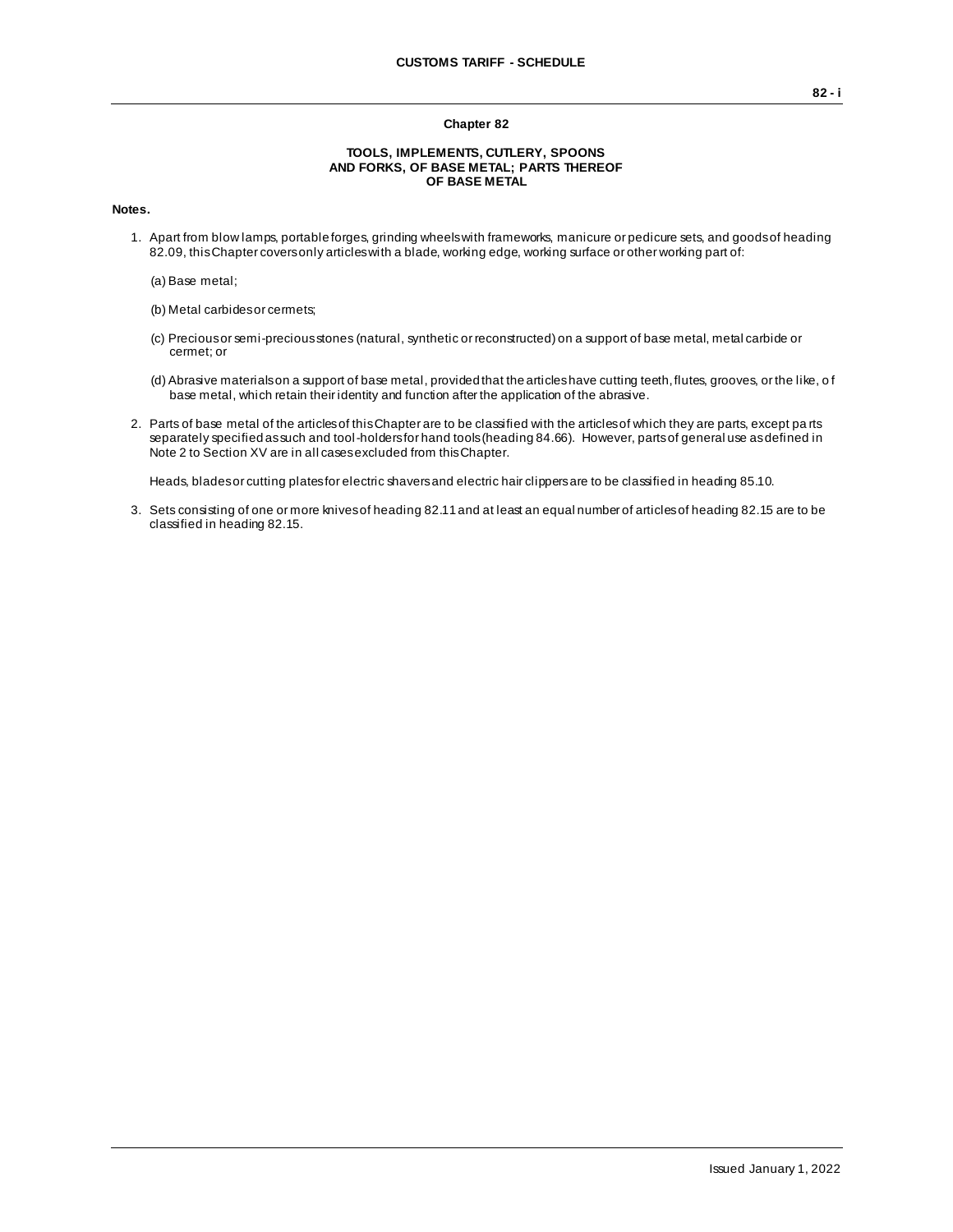## **CUSTOMS TARIFF - SCHEDULE**

| <b>Tariff</b><br>Item     | SS | <b>Description of Goods</b>                                                                                                                                                                                                                                                                                      | Unit of<br>Meas. | <b>MFN</b><br><b>Tariff</b> | <b>Applicable</b><br><b>Preferential Tariffs</b>                                                                                  |
|---------------------------|----|------------------------------------------------------------------------------------------------------------------------------------------------------------------------------------------------------------------------------------------------------------------------------------------------------------------|------------------|-----------------------------|-----------------------------------------------------------------------------------------------------------------------------------|
| 82.01                     |    | Hand tools, the following: spades, shovels, mattocks, picks, hoes, forks<br>and rakes; axes, bill hooks and similar hewing tools; secateurs and<br>pruners of any kind; scythes, sickles, hay knives, hedge shears, timber<br>wedges and other tools of a kind used in agriculture, horticulture or<br>forestry. |                  |                             |                                                                                                                                   |
| 8201.10                   |    | -Spades and shovels                                                                                                                                                                                                                                                                                              |                  |                             |                                                                                                                                   |
|                           |    | 8201.10.10 00 - - - Heads for use in the manufacture or production of spades and shovels                                                                                                                                                                                                                         | <b>NMB</b>       | Free                        | CCCT, LDCT, GPT, UST,<br>MXT, CIAT, CT, CRT, IT,<br>NT, SLT, PT, COLT, JT,<br>PAT, HNT, KRT, CEUT,<br>UAT, CPTPT, UKT: Free       |
| 8201.10.90 00 - - - Other |    |                                                                                                                                                                                                                                                                                                                  | <b>NMB</b>       | 5%                          | CCCT, LDCT, UST,<br>MXT, CIAT, CT, CRT, IT,<br>NT, SLT, PT, COLT, JT,<br>PAT, HNT, KRT, CEUT,<br>UAT, CPTPT, UKT: Free<br>GPT: 3% |
| 8201.30                   |    | -Mattocks, picks, hoes and rakes                                                                                                                                                                                                                                                                                 |                  |                             |                                                                                                                                   |
|                           |    | 8201.30.10 00 - - -Heads for use in the manufacture or production of mattocks, picks, hoes or<br>rakes;<br>Mattocks and picks for climbing or mountaineering                                                                                                                                                     | NMB              | Free                        | CCCT, LDCT, GPT, UST,<br>MXT, CIAT, CT, CRT, IT,<br>NT, SLT, PT, COLT, JT,<br>PAT, HNT, KRT, CEUT,<br>UAT, CPTPT, UKT: Free       |
| 8201.30.90 00 - - - Other |    |                                                                                                                                                                                                                                                                                                                  | <b>NMB</b>       | 6%                          | CCCT, LDCT, UST,<br>MXT, CIAT, CT, CRT, IT,<br>NT, SLT, PT, COLT, JT,<br>PAT, HNT, KRT, CEUT,<br>UAT, CPTPT, UKT: Free<br>GPT: 5% |
| 8201.40                   |    | -Axes, bill hooks and similar hewing tools                                                                                                                                                                                                                                                                       |                  |                             |                                                                                                                                   |
|                           |    | 8201.40.10 00 - - - For climbing or mountaineering;<br>Heads for use in the manufacture or production of axes, bill hooks and<br>similar hewing tools                                                                                                                                                            | <b>NMB</b>       | Free                        | CCCT, LDCT, GPT, UST,<br>MXT, CIAT, CT, CRT, IT,<br>NT, SLT, PT, COLT, JT,<br>PAT, HNT, KRT, CEUT,<br>UAT, CPTPT, UKT: Free       |
| 8201.40.90 00 - - - Other |    |                                                                                                                                                                                                                                                                                                                  | <b>NMB</b>       | 6%                          | CCCT, LDCT, UST,<br>MXT, CIAT, CT, CRT, IT,<br>NT, SLT, PT, COLT, JT,<br>PAT, HNT, KRT, CEUT,<br>UAT, CPTPT, UKT: Free<br>GPT: 5% |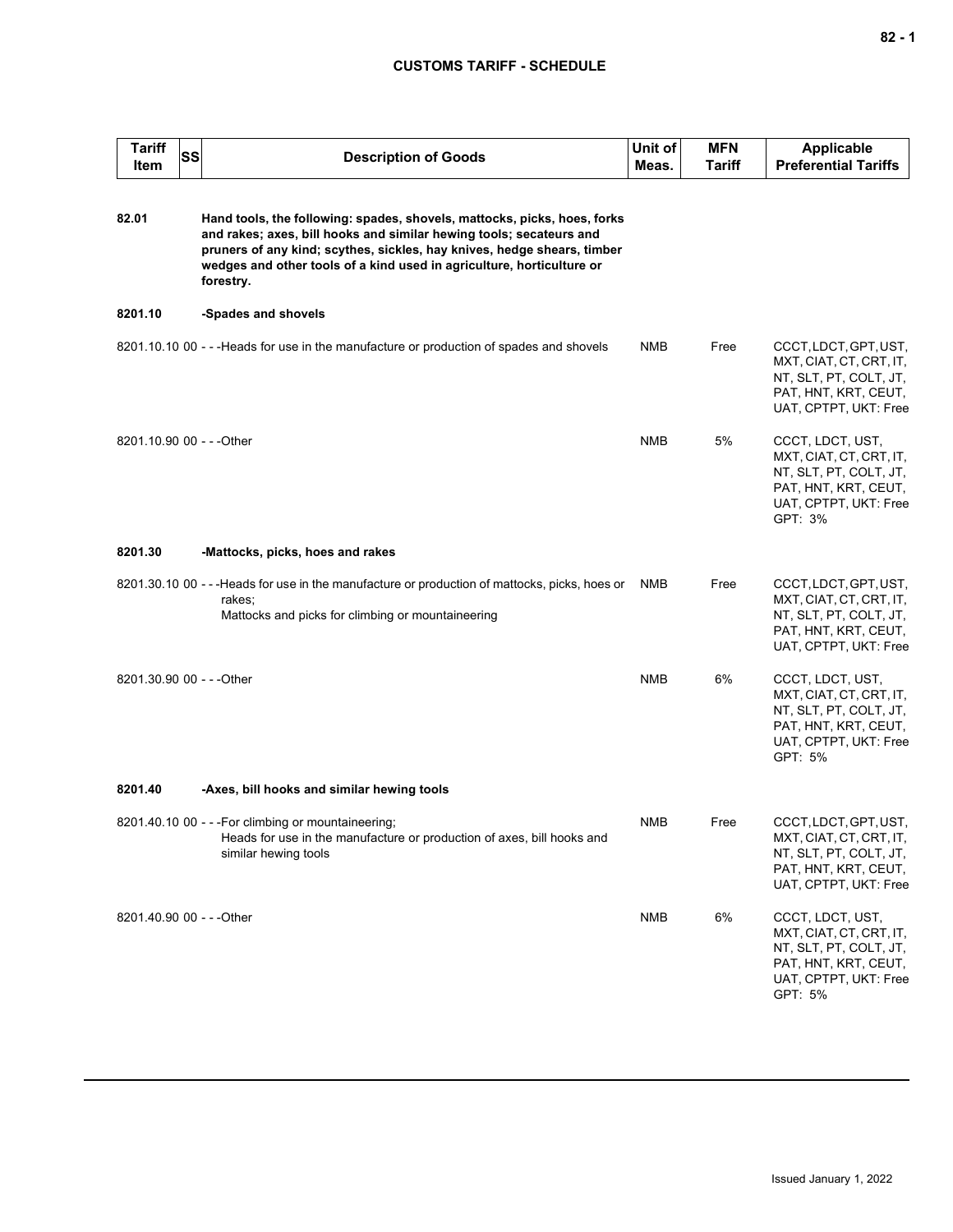| <b>Tariff</b><br>SS<br>Item | <b>Description of Goods</b>                                                                                                                         | Unit of<br>Meas. | <b>MFN</b><br><b>Tariff</b> | <b>Applicable</b><br><b>Preferential Tariffs</b>                                                                                    |
|-----------------------------|-----------------------------------------------------------------------------------------------------------------------------------------------------|------------------|-----------------------------|-------------------------------------------------------------------------------------------------------------------------------------|
|                             | 8201.50.00 00 -Secateurs and similar one-handed pruners and shears (including<br>poultry shears)                                                    |                  | Free                        | CCCT, LDCT, GPT, UST,<br>MXT, CIAT, CT, CRT, IT,<br>NT, SLT, PT, COLT, JT,<br>PAT, HNT, KRT, CEUT,<br>UAT, CPTPT, UKT: Free         |
| 8201.60                     | -Hedge shears, two-handed pruning shears and similar two-handed<br>shears                                                                           |                  |                             |                                                                                                                                     |
|                             | 8201.60.10 00 - - - Pruning shears                                                                                                                  |                  | Free                        | CCCT, LDCT, GPT, UST,<br>MXT, CIAT, CT, CRT, IT,<br>NT, SLT, PT, COLT, JT,<br>PAT, HNT, KRT, CEUT,<br>UAT, CPTPT, UKT: Free         |
| 8201.60.90 00 - - - Other   |                                                                                                                                                     |                  | 11%                         | AUT, NZT, CCCT, LDCT,<br>GPT, UST, MXT, CIAT,<br>CT.CRT.IT.NT.SLT.PT.<br>COLT, JT, PAT, HNT,<br>KRT, CEUT, UAT,<br>CPTPT, UKT: Free |
| 8201.90                     | -Other hand tools of a kind used in agriculture, horticulture or forestry                                                                           |                  |                             |                                                                                                                                     |
|                             | 8201.90.10 00 - - - Post-hole diggers;<br>Pruning hooks                                                                                             |                  | Free                        | CCCT, LDCT, GPT, UST,<br>MXT, CIAT, CT, CRT, IT,<br>NT, SLT, PT, COLT, JT,<br>PAT, HNT, KRT, CEUT,<br>UAT, CPTPT, UKT: Free         |
|                             | ---Forks:                                                                                                                                           |                  |                             |                                                                                                                                     |
|                             | 8201.90.21 00 - - - - Forged, for use in the manufacture of pronged forks                                                                           | <b>NMB</b>       | Free                        | CCCT, LDCT, GPT, UST,<br>MXT, CIAT, CT, CRT, IT,<br>NT, SLT, PT, COLT, JT,<br>PAT, HNT, KRT, CEUT,<br>UAT, CPTPT, UKT: Free         |
| 8201.90.29 00 - - - - Other |                                                                                                                                                     | <b>NMB</b>       | 6%                          | CCCT, LDCT, UST,<br>MXT, CIAT, CT, CRT, IT,<br>NT, SLT, PT, COLT, JT,<br>PAT, HNT, KRT, CEUT,<br>UAT, CPTPT, UKT: Free<br>GPT: 5%   |
|                             | ---Other:                                                                                                                                           |                  |                             |                                                                                                                                     |
|                             | 8201.90.91 00 - - - - Heads for use in the manufacture or production of other hand tools of a<br>kind used in agriculture, horticulture or forestry | <b>NMB</b>       | Free                        | CCCT, LDCT, GPT, UST,<br>MXT, CIAT, CT, CRT, IT,<br>NT, SLT, PT, COLT, JT,<br>PAT, HNT, KRT, CEUT,<br>UAT, CPTPT, UKT: Free         |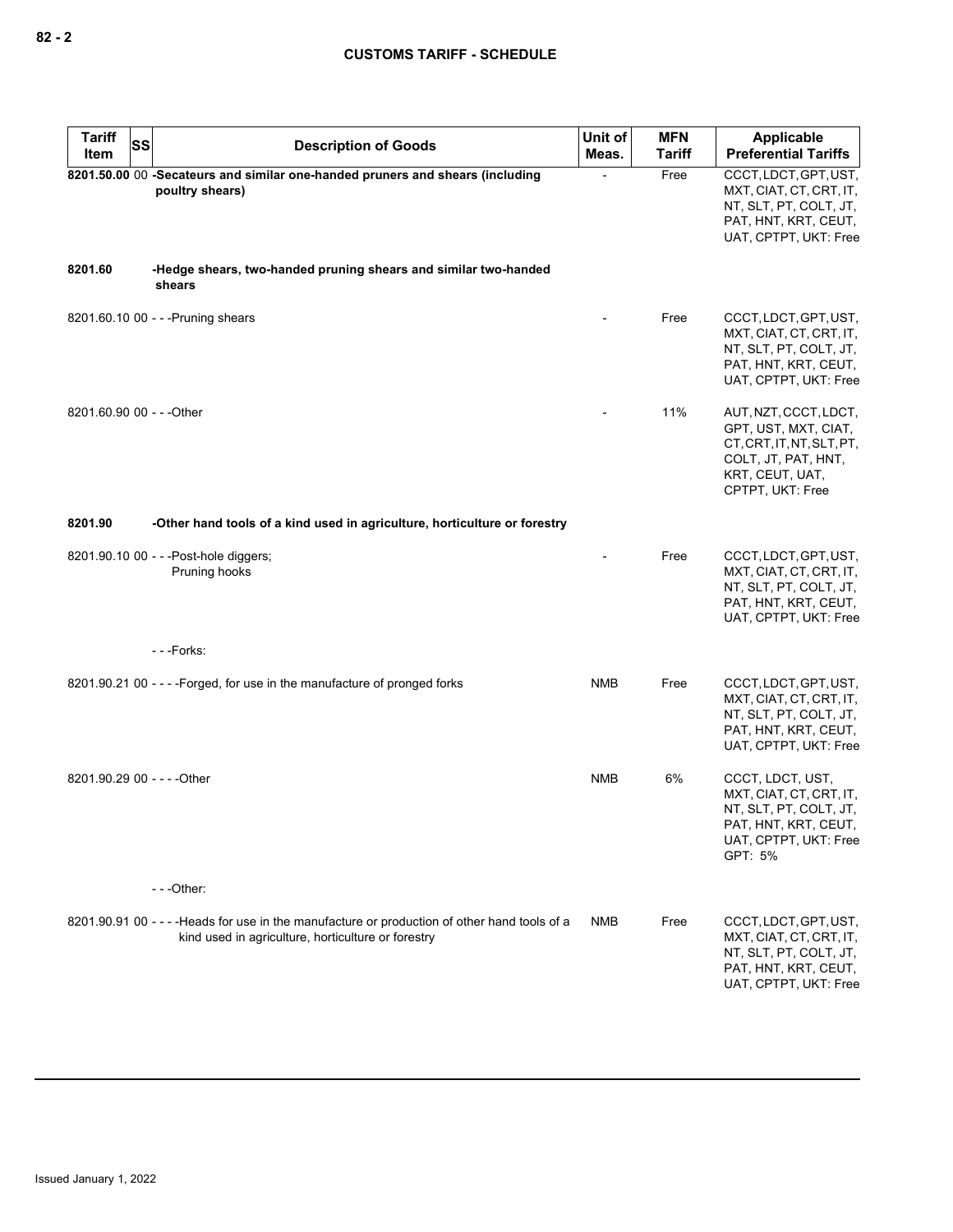| -<br>۰. |  | $\overline{\phantom{a}}$ |
|---------|--|--------------------------|
|---------|--|--------------------------|

| <b>Tariff</b><br><b>Item</b> | SS | <b>Description of Goods</b>                                                                        | Unit of<br>Meas. | <b>MFN</b><br><b>Tariff</b> | <b>Applicable</b><br><b>Preferential Tariffs</b>                                                                                                        |
|------------------------------|----|----------------------------------------------------------------------------------------------------|------------------|-----------------------------|---------------------------------------------------------------------------------------------------------------------------------------------------------|
|                              |    | 8201.90.99 00 - - - - Other                                                                        | <b>NMB</b>       | 6.5%                        | CCCT, LDCT, UST,<br>MXT, CIAT, CT, CRT, IT,<br>NT, SLT, PT, COLT, JT,<br>PAT, HNT, KRT, CEUT,<br>UAT, CPTPT, UKT: Free<br>GPT: 5%                       |
| 82.02                        |    | Hand saws; blades for saws of all kinds (including slitting, slotting or<br>toothless saw blades). |                  |                             |                                                                                                                                                         |
|                              |    | 8202.10.00 00 - Hand saws                                                                          |                  | 7%                          | CCCT, LDCT, UST,<br>MXT, CIAT, CT, CRT, IT,<br>NT, SLT, PT, COLT, JT,<br>PAT, HNT, KRT, CEUT,<br>UAT, CPTPT, UKT: Free<br>AUT: 6%<br>NZT: 6%<br>GPT: 5% |
|                              |    | 8202.20.00 00 - Band saw blades                                                                    |                  | Free                        | CCCT, LDCT, GPT, UST,<br>MXT, CIAT, CT, CRT, IT,<br>NT, SLT, PT, COLT, JT,<br>PAT, HNT, KRT, CEUT,<br>UAT, CPTPT, UKT: Free                             |
|                              |    | -Circular saw blades (including slitting or slotting saw blades):                                  |                  |                             |                                                                                                                                                         |
|                              |    | 8202.31.00 00 - - With working part of steel                                                       |                  | Free                        | CCCT, LDCT, GPT, UST,<br>MXT, CIAT, CT, CRT, IT,<br>NT, SLT, PT, COLT, JT,<br>PAT, HNT, KRT, CEUT,<br>UAT, CPTPT, UKT: Free                             |
|                              |    | 8202.39.00 00 - - Other, including parts                                                           |                  | Free                        | CCCT, LDCT, GPT, UST,<br>MXT, CIAT, CT, CRT, IT,<br>NT, SLT, PT, COLT, JT,<br>PAT, HNT, KRT, CEUT,<br>UAT, CPTPT, UKT: Free                             |
|                              |    | 8202.40.00 00 - Chain saw blades                                                                   |                  | Free                        | CCCT, LDCT, GPT, UST,<br>MXT, CIAT, CT, CRT, IT,<br>NT, SLT, PT, COLT, JT,<br>PAT, HNT, KRT, CEUT,<br>UAT, CPTPT, UKT: Free                             |
|                              |    | -Other saw blades:                                                                                 |                  |                             |                                                                                                                                                         |
|                              |    | 8202.91.00 00 - - Straight saw blades, for working metal                                           |                  | Free                        | CCCT, LDCT, GPT, UST,<br>MXT, CIAT, CT, CRT, IT,<br>NT, SLT, PT, COLT, JT,<br>PAT, HNT, KRT, CEUT,<br>UAT, CPTPT, UKT: Free                             |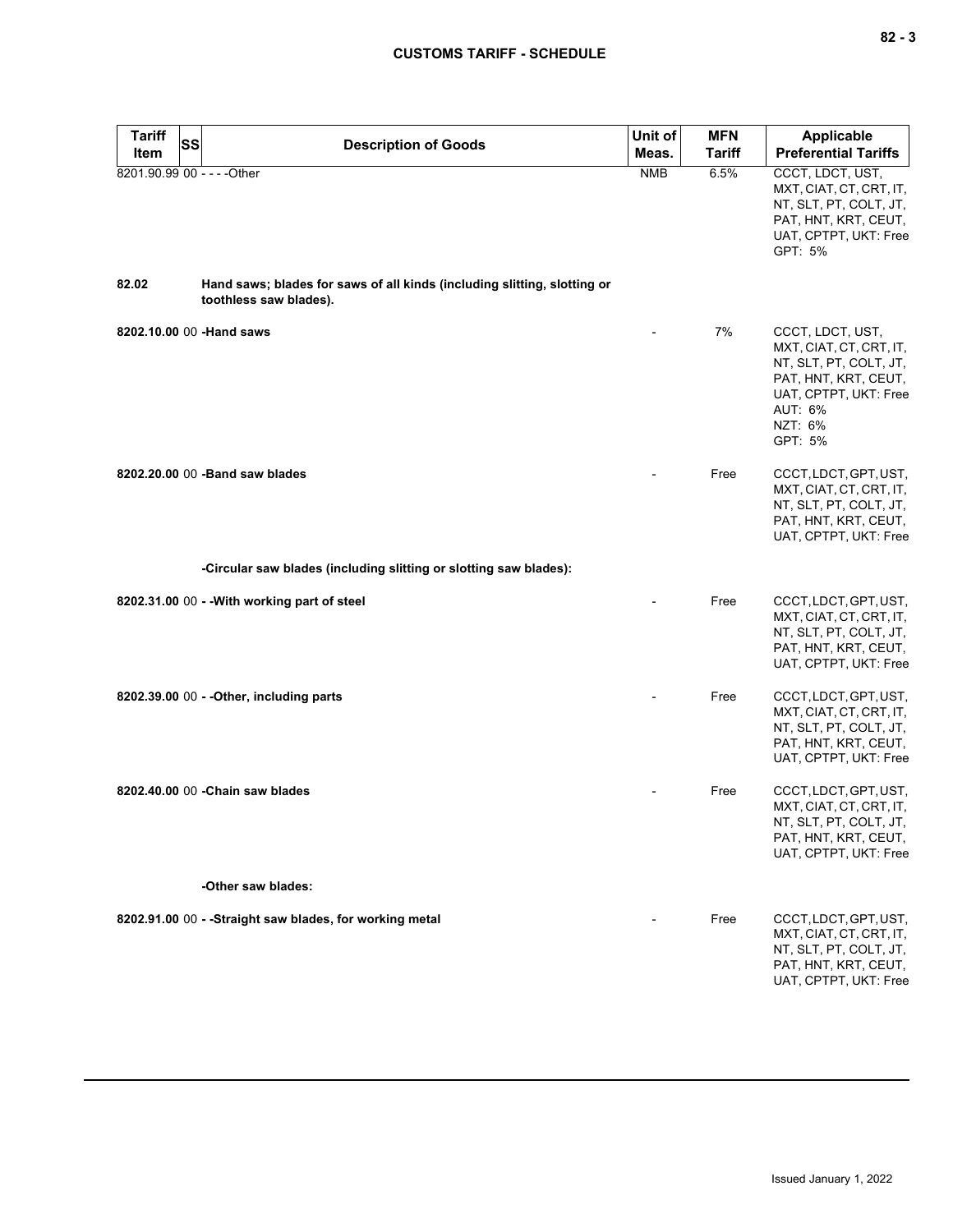| <b>Tariff</b><br>SS        | <b>Description of Goods</b>                                                                                                                                              | Unit of    | <b>MFN</b>    | <b>Applicable</b>                                                                                                                        |
|----------------------------|--------------------------------------------------------------------------------------------------------------------------------------------------------------------------|------------|---------------|------------------------------------------------------------------------------------------------------------------------------------------|
| Item                       |                                                                                                                                                                          | Meas.      | <b>Tariff</b> | <b>Preferential Tariffs</b>                                                                                                              |
| 8202.99.00 00 - - Other    |                                                                                                                                                                          |            | Free          | CCCT, LDCT, GPT, UST,<br>MXT, CIAT, CT, CRT, IT,<br>NT, SLT, PT, COLT, JT,<br>PAT, HNT, KRT, CEUT,<br>UAT, CPTPT, UKT: Free              |
| 82.03                      | Files, rasps, pliers (including cutting pliers), pincers, tweezers, metal<br>cutting shears, pipe-cutters, bolt croppers, perforating punches and<br>similar hand tools. |            |               |                                                                                                                                          |
|                            | 8203.10.00 00 - Files, rasps and similar tools                                                                                                                           |            | 6.5%          | AUT, NZT, CCCT, LDCT,<br>GPT, UST, MXT, CIAT,<br>CT, CRT, IT, NT, SLT, PT,<br>COLT, JT, PAT, HNT,<br>KRT, CEUT, UAT,<br>CPTPT, UKT: Free |
| 8203.20.00                 | -Pliers (including cutting pliers), pincers, tweezers and similar tools                                                                                                  |            | 6.5%          | CCCT, LDCT, UST,<br>MXT, CIAT, CT, CRT, IT,<br>NT, SLT, PT, COLT, JT,<br>PAT, HNT, KRT, CEUT,<br>UAT, CPTPT, UKT: Free<br>GPT: 5%        |
|                            |                                                                                                                                                                          | <b>NMB</b> |               |                                                                                                                                          |
| 8203.30                    | -Metal cutting shears and similar tools                                                                                                                                  |            |               |                                                                                                                                          |
| 8203.30.10 00 - - - Shears |                                                                                                                                                                          |            | 11%           | AUT, NZT, CCCT, LDCT,<br>GPT, UST, MXT, CIAT,<br>CT, CRT, IT, NT, SLT, PT,<br>COLT, JT, PAT, HNT,<br>KRT, CEUT, UAT,<br>CPTPT, UKT: Free |
| 8203.30.90 00 - - - Other  |                                                                                                                                                                          |            | 6.5%          | CCCT, LDCT, UST,<br>MXT, CIAT, CT, CRT, IT,<br>NT, SLT, PT, COLT, JT,<br>PAT, HNT, KRT, CEUT,<br>UAT, CPTPT, UKT: Free<br>GPT: 5%        |
|                            | 8203.40.00 00 -Pipe-cutters, bolt croppers, perforating punches and similar tools                                                                                        |            | 6.5%          | CCCT, LDCT, UST,<br>MXT, CIAT, CT, CRT, IT,<br>NT, SLT, PT, COLT, JT,<br>PAT, HNT, KRT, CEUT,<br>UAT, CPTPT, UKT: Free<br>GPT: 5%        |
| 82.04                      | Hand-operated spanners and wrenches (including torque meter<br>wrenches but not including tap wrenches); interchangeable spanner<br>sockets, with or without handles.    |            |               |                                                                                                                                          |
|                            | -Hand-operated spanners and wrenches:                                                                                                                                    |            |               |                                                                                                                                          |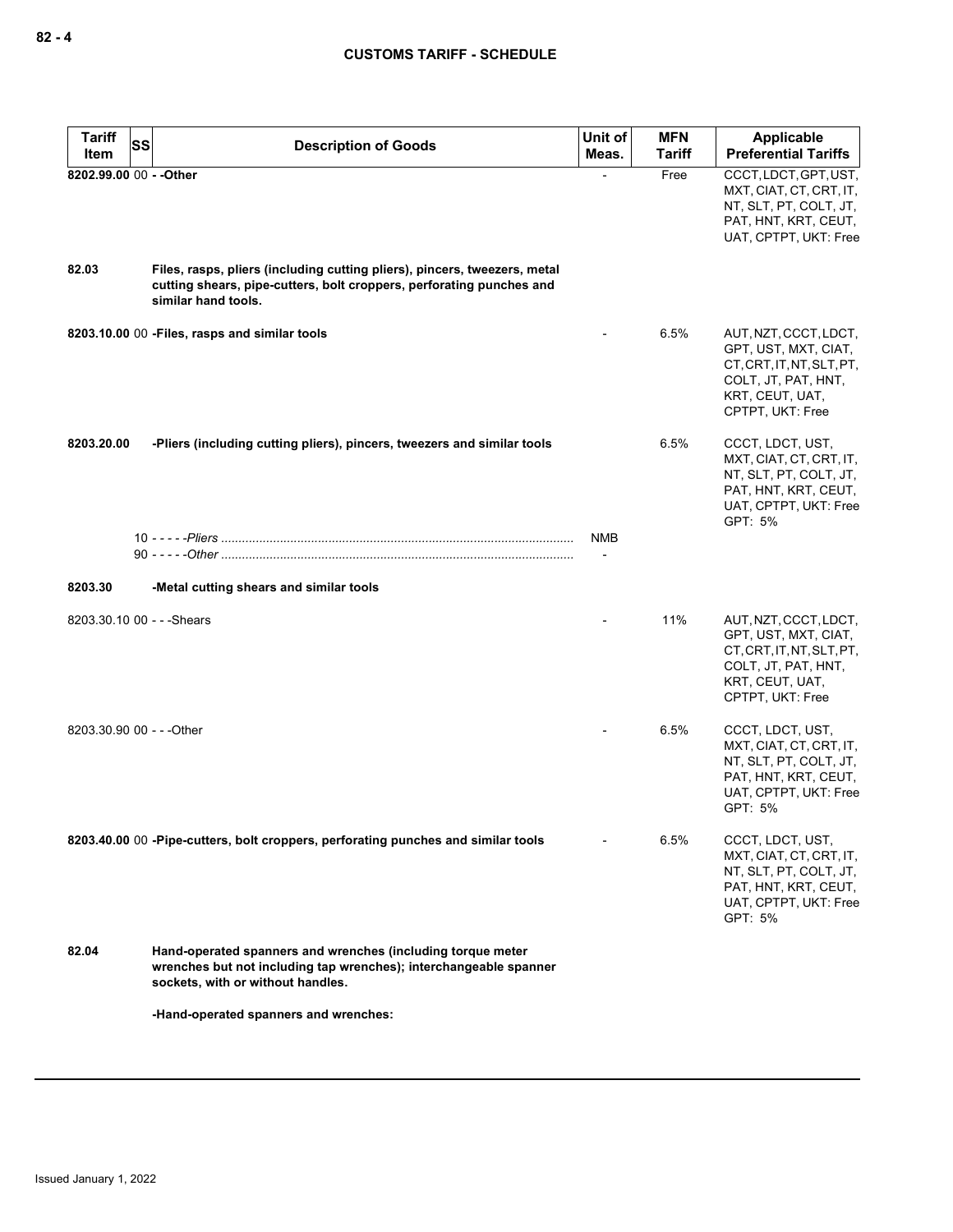| - - Non-adjustable<br>7%<br>CCCT, LDCT, UST,<br>8204.11.00<br>MXT, CIAT, CT, CRT, IT,<br>NT, SLT, PT, COLT, JT,<br>PAT, HNT, KRT, CEUT,<br>UAT, CPTPT, UKT: Free<br>AUT: 6%<br>NZT: 6%<br>GPT: 5%<br>NMB<br>7%<br>8204.12.00<br>- - Adjustable<br>CCCT, LDCT, UST,<br>MXT, CIAT, CT, CRT, IT,<br>NT, SLT, PT, COLT, JT,<br>PAT, HNT, KRT, CEUT,<br>UAT, CPTPT, UKT: Free<br>AUT: 6%<br>NZT: 6%<br>GPT: 5%<br>6.5%<br>CCCT, LDCT, UST,<br>8204.20.00<br>-Interchangeable spanner sockets, with or without handles<br>MXT, CIAT, CT, CRT, IT,<br>NT, SLT, PT, COLT, JT,<br>PAT, HNT, KRT, CEUT,<br>UAT, CPTPT, UKT: Free<br>GPT: 5%<br>82.05<br>Hand tools (including glaziers' diamonds), not elsewhere specified or<br>included; blow lamps; vices, clamps and the like, other than accessories<br>for and parts of, machine-tools or water-jet cutting machines; anvils;<br>portable forges; hand or pedal-operated grinding wheels with<br>frameworks.<br>8205.10<br>-Drilling, threading or tapping tools<br>4%<br>8205.10.10 00 - - - Die stocks<br>CCCT, LDCT, GPT, UST,<br>MXT, CIAT, CT, CRT, IT,<br>NT, SLT, PT, COLT, JT,<br>PAT, HNT, KRT, CEUT,<br>UAT, CPTPT, UKT: Free<br>8205.10.90 00 - - - Other<br>7%<br>CCCT, LDCT, UST,<br>MXT, CIAT, CT, CRT, IT,<br>NT, SLT, PT, COLT, JT,<br>PAT, HNT, KRT, CEUT,<br>UAT, CPTPT, UKT: Free<br>GPT: 5% | <b>Tariff</b><br>Item | <b>SS</b> | <b>Description of Goods</b> | Unit of<br>Meas. | <b>MFN</b><br>Tariff | <b>Applicable</b><br><b>Preferential Tariffs</b> |
|-------------------------------------------------------------------------------------------------------------------------------------------------------------------------------------------------------------------------------------------------------------------------------------------------------------------------------------------------------------------------------------------------------------------------------------------------------------------------------------------------------------------------------------------------------------------------------------------------------------------------------------------------------------------------------------------------------------------------------------------------------------------------------------------------------------------------------------------------------------------------------------------------------------------------------------------------------------------------------------------------------------------------------------------------------------------------------------------------------------------------------------------------------------------------------------------------------------------------------------------------------------------------------------------------------------------------------------------------------------|-----------------------|-----------|-----------------------------|------------------|----------------------|--------------------------------------------------|
|                                                                                                                                                                                                                                                                                                                                                                                                                                                                                                                                                                                                                                                                                                                                                                                                                                                                                                                                                                                                                                                                                                                                                                                                                                                                                                                                                             |                       |           |                             |                  |                      |                                                  |
|                                                                                                                                                                                                                                                                                                                                                                                                                                                                                                                                                                                                                                                                                                                                                                                                                                                                                                                                                                                                                                                                                                                                                                                                                                                                                                                                                             |                       |           |                             |                  |                      |                                                  |
|                                                                                                                                                                                                                                                                                                                                                                                                                                                                                                                                                                                                                                                                                                                                                                                                                                                                                                                                                                                                                                                                                                                                                                                                                                                                                                                                                             |                       |           |                             |                  |                      |                                                  |
|                                                                                                                                                                                                                                                                                                                                                                                                                                                                                                                                                                                                                                                                                                                                                                                                                                                                                                                                                                                                                                                                                                                                                                                                                                                                                                                                                             |                       |           |                             |                  |                      |                                                  |
|                                                                                                                                                                                                                                                                                                                                                                                                                                                                                                                                                                                                                                                                                                                                                                                                                                                                                                                                                                                                                                                                                                                                                                                                                                                                                                                                                             |                       |           |                             |                  |                      |                                                  |
|                                                                                                                                                                                                                                                                                                                                                                                                                                                                                                                                                                                                                                                                                                                                                                                                                                                                                                                                                                                                                                                                                                                                                                                                                                                                                                                                                             |                       |           |                             |                  |                      |                                                  |
|                                                                                                                                                                                                                                                                                                                                                                                                                                                                                                                                                                                                                                                                                                                                                                                                                                                                                                                                                                                                                                                                                                                                                                                                                                                                                                                                                             |                       |           |                             |                  |                      |                                                  |
|                                                                                                                                                                                                                                                                                                                                                                                                                                                                                                                                                                                                                                                                                                                                                                                                                                                                                                                                                                                                                                                                                                                                                                                                                                                                                                                                                             |                       |           |                             |                  |                      |                                                  |
|                                                                                                                                                                                                                                                                                                                                                                                                                                                                                                                                                                                                                                                                                                                                                                                                                                                                                                                                                                                                                                                                                                                                                                                                                                                                                                                                                             |                       |           |                             |                  |                      |                                                  |
|                                                                                                                                                                                                                                                                                                                                                                                                                                                                                                                                                                                                                                                                                                                                                                                                                                                                                                                                                                                                                                                                                                                                                                                                                                                                                                                                                             |                       |           |                             |                  |                      |                                                  |
|                                                                                                                                                                                                                                                                                                                                                                                                                                                                                                                                                                                                                                                                                                                                                                                                                                                                                                                                                                                                                                                                                                                                                                                                                                                                                                                                                             | 8205.20               |           | -Hammers and sledge hammers |                  |                      |                                                  |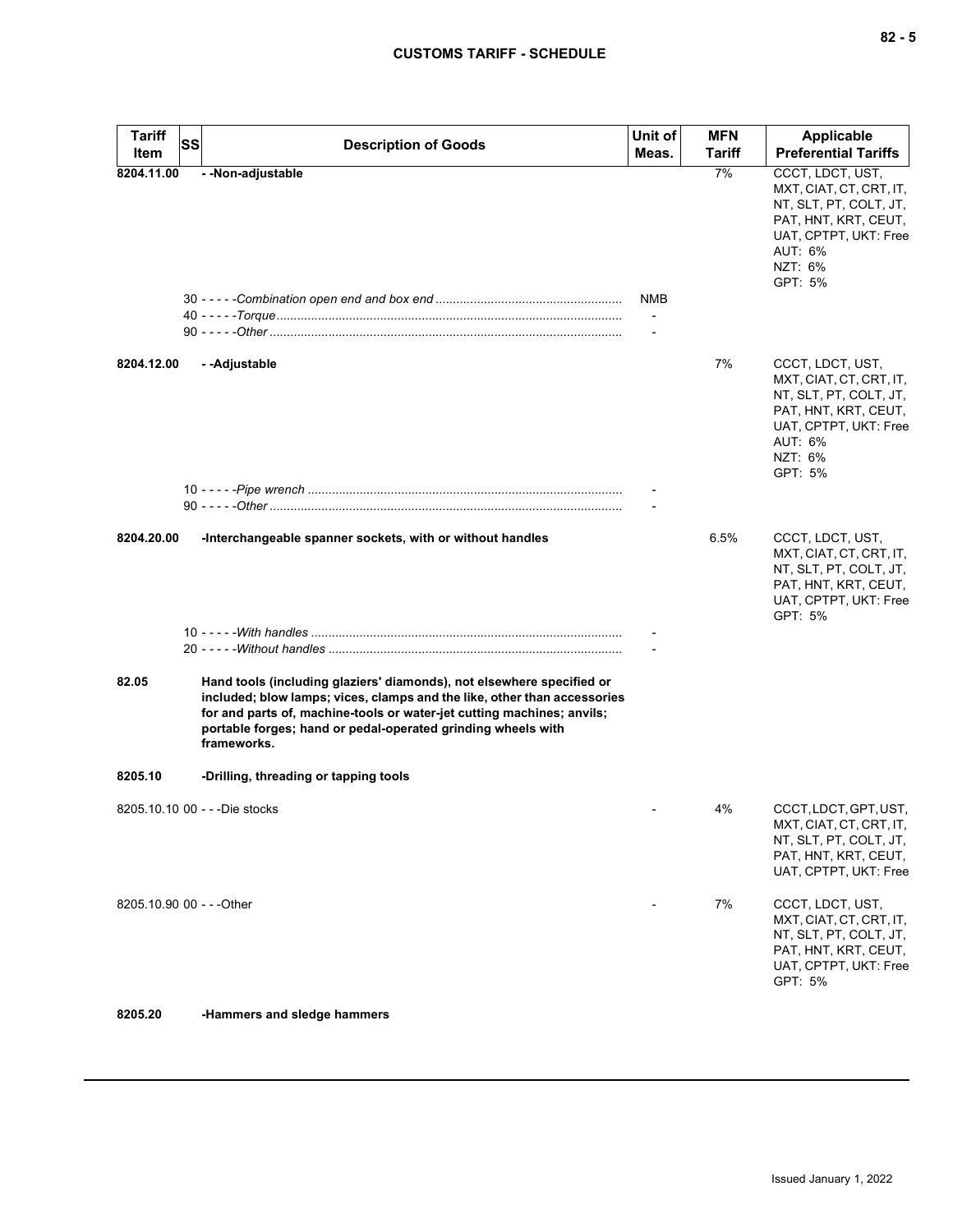| <b>Tariff</b>             | SS | <b>Description of Goods</b>                                                                                                                            | Unit of    | <b>MFN</b>    | <b>Applicable</b>                                                                                                                                           |
|---------------------------|----|--------------------------------------------------------------------------------------------------------------------------------------------------------|------------|---------------|-------------------------------------------------------------------------------------------------------------------------------------------------------------|
| Item                      |    |                                                                                                                                                        | Meas.      | <b>Tariff</b> | <b>Preferential Tariffs</b>                                                                                                                                 |
|                           |    | 8205.20.10 00 - - - For climbing or mountaineering;<br>Heads for use in the manufacture or production of hammers and sledge<br>hammers                 | <b>NMB</b> | Free          | CCCT, LDCT, GPT, UST,<br>MXT, CIAT, CT, CRT, IT,<br>NT, SLT, PT, COLT, JT,<br>PAT, HNT, KRT, CEUT,<br>UAT, CPTPT, UKT: Free                                 |
| 8205.20.90 00 - - - Other |    |                                                                                                                                                        | <b>NMB</b> | 7%            | CCCT, LDCT, UST,<br>MXT, CIAT, CT, CRT, IT,<br>NT, SLT, PT, COLT, JT,<br>PAT, HNT, KRT, CEUT,<br>UAT, CPTPT, UKT: Free<br>AUT: 6%<br>NZT: 6%<br>GPT: 5%     |
|                           |    | 8205.30.00 00 -Planes, chisels, gouges and similar cutting tools for working wood                                                                      |            | 7%            | CCCT, LDCT, UST,<br>MXT, CIAT, CT, CRT, IT,<br>NT, SLT, PT, COLT, JT,<br>PAT, HNT, KRT, CEUT,<br>UAT, CPTPT, UKT: Free<br>AUT: 6.5%<br>NZT: 6.5%<br>GPT: 5% |
|                           |    | 8205.40.00 00 -Screwdrivers                                                                                                                            |            | 7%            | CCCT, LDCT, UST,<br>MXT, CIAT, CT, CRT, IT,<br>NT, SLT, PT, COLT, JT,<br>PAT, HNT, KRT, CEUT,<br>UAT, CPTPT, UKT: Free<br>AUT: 6%<br>NZT: 6%<br>GPT: 5%     |
|                           |    | -Other hand tools (including glaziers' diamonds):                                                                                                      |            |               |                                                                                                                                                             |
| 8205.51                   |    | --Household tools                                                                                                                                      |            |               |                                                                                                                                                             |
|                           |    | 8205.51.10 00 - - - Portable butane hair curlers                                                                                                       |            | Free          | CCCT, LDCT, GPT, UST,<br>MXT, CIAT, CT, CRT, IT,<br>NT, SLT, PT, COLT, JT,<br>PAT, HNT, KRT, CEUT,<br>UAT, CPTPT, UKT: Free                                 |
| 8205.51.90 00 - - - Other |    |                                                                                                                                                        |            | 6.5%          | CCCT, LDCT, UST,<br>MXT, CIAT, CT, CRT, IT,<br>NT, SLT, PT, COLT, JT,<br>PAT, HNT, KRT, CEUT,<br>UAT, CPTPT, UKT: Free<br>GPT: 5%                           |
| 8205.59                   |    | - -Other                                                                                                                                               |            |               |                                                                                                                                                             |
|                           |    | 8205.59.10 00 - - - For climbing or mountaineering;<br>Heads for use in the manufacture or production of other hand tools;<br>Livestock branding irons | NMB        | Free          | CCCT, LDCT, GPT, UST,<br>MXT, CIAT, CT, CRT, IT,<br>NT, SLT, PT, COLT, JT,<br>PAT, HNT, KRT, CEUT,<br>UAT, CPTPT, UKT: Free                                 |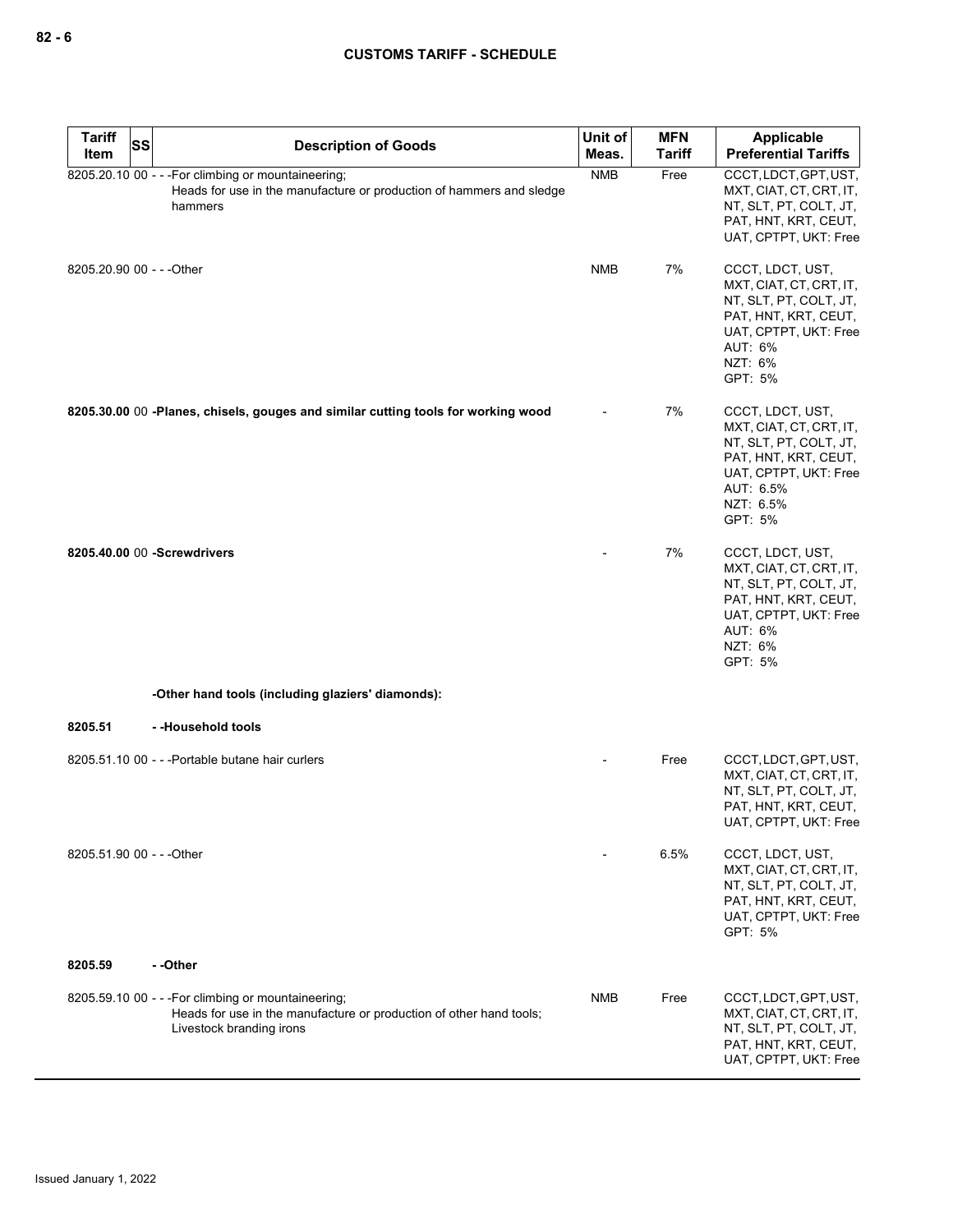| <b>Tariff</b><br>Item     | <b>SS</b> | <b>Description of Goods</b>                                                                                                                                                                                                  | Unit of<br>Meas. | <b>MFN</b><br><b>Tariff</b> | Applicable<br><b>Preferential Tariffs</b>                                                                                         |
|---------------------------|-----------|------------------------------------------------------------------------------------------------------------------------------------------------------------------------------------------------------------------------------|------------------|-----------------------------|-----------------------------------------------------------------------------------------------------------------------------------|
|                           |           | 8205.59.20 00 - - -Stapling or tacking guns, and hammer tackers not operated by an<br>independent hammer                                                                                                                     | <b>NMB</b>       | 2.5%                        | CCCT, LDCT, GPT, UST,<br>MXT, CIAT, CT, CRT, IT,<br>NT, SLT, PT, COLT, JT,<br>PAT, HNT, KRT, CEUT,<br>UAT, CPTPT, UKT: Free       |
| 8205.59.90 00 - - - Other |           |                                                                                                                                                                                                                              | <b>NMB</b>       | 6.5%                        | CCCT, LDCT, UST,<br>MXT, CIAT, CT, CRT, IT,<br>NT, SLT, PT, COLT, JT,<br>PAT, HNT, KRT, CEUT,<br>UAT, CPTPT, UKT: Free<br>GPT: 5% |
|                           |           | 8205.60.00 00 - Blow lamps                                                                                                                                                                                                   |                  | 6%                          | CCCT, LDCT, GPT, UST,<br>MXT, CIAT, CT, CRT, IT,<br>NT, SLT, PT, COLT, JT,<br>PAT, HNT, KRT, CEUT,<br>UAT, CPTPT, UKT: Free       |
| 8205.70                   |           | -Vices, clamps and the like                                                                                                                                                                                                  |                  |                             |                                                                                                                                   |
|                           |           | 8205.70.10 00 - - - Clamps for use with the following surgical, dental, veterinary or diagnostic<br>articles:Instruments;Sterilizers;Cobalt therapy units;Anaesthesia, surgical<br>suction or oxygen administering apparatus |                  | Free                        | CCCT, LDCT, GPT, UST,<br>MXT, CIAT, CT, CRT, IT,<br>NT, SLT, PT, COLT, JT,<br>PAT, HNT, KRT, CEUT,<br>UAT, CPTPT, UKT: Free       |
|                           |           | 8205.70.20 00 - - - Precision clamps and vices, for toolmakers, machinists or metal workers                                                                                                                                  |                  | Free                        | CCCT, LDCT, GPT, UST,<br>MXT, CIAT, CT, CRT, IT,<br>NT, SLT, PT, COLT, JT,<br>PAT, HNT, KRT, CEUT,<br>UAT, CPTPT, UKT: Free       |
| 8205.70.90 00 - - - Other |           |                                                                                                                                                                                                                              |                  | 6.5%                        | CCCT, LDCT, UST,<br>MXT, CIAT, CT, CRT, IT,<br>NT, SLT, PT, COLT, JT,<br>PAT, HNT, KRT, CEUT,<br>UAT, CPTPT, UKT: Free<br>GPT: 5% |
| 8205.90                   |           | -Other, including sets of articles of two or more subheadings of this<br>heading                                                                                                                                             |                  |                             |                                                                                                                                   |
|                           |           | 8205.90.10 00 - - - Anvils; portable forges; hand or pedal-operated grinding wheels with<br>frameworks                                                                                                                       |                  | 7%                          | CCCT, LDCT, UST,<br>MXT, CIAT, CT, CRT, IT,<br>NT, SLT, PT, COLT, JT,<br>PAT, HNT, KRT, CEUT,<br>UAT, CPTPT, UKT: Free<br>GPT: 5% |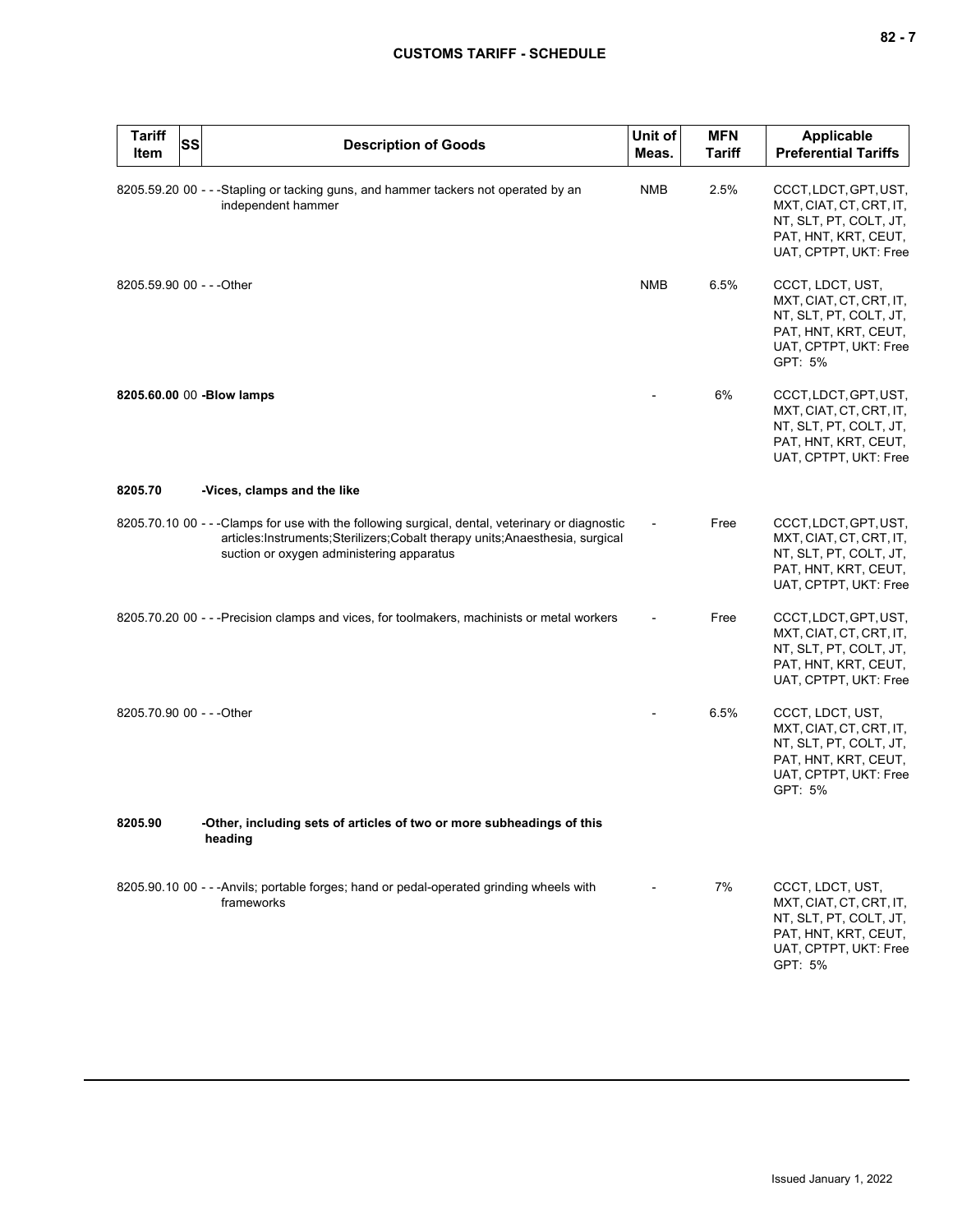| <b>Tariff</b>             | <b>SS</b><br><b>Description of Goods</b>                                                                                                                                                                                                                                                                                           | Unit of                                              | <b>MFN</b>    | Applicable                                                                                                                               |
|---------------------------|------------------------------------------------------------------------------------------------------------------------------------------------------------------------------------------------------------------------------------------------------------------------------------------------------------------------------------|------------------------------------------------------|---------------|------------------------------------------------------------------------------------------------------------------------------------------|
| Item                      |                                                                                                                                                                                                                                                                                                                                    | Meas.                                                | <b>Tariff</b> | <b>Preferential Tariffs</b>                                                                                                              |
| 8205.90.90 00 - - - Other |                                                                                                                                                                                                                                                                                                                                    |                                                      | 6.5%          | CCCT, LDCT, UST,<br>MXT, CIAT, CT, CRT, IT,<br>NT, SLT, PT, COLT, JT,<br>PAT, HNT, KRT, CEUT,<br>UAT, CPTPT, UKT: Free<br>GPT: 5%        |
|                           | 8206.00.00 00 Tools of two or more of the headings 82.02 to 82.05, put up in sets for<br>retail sale.                                                                                                                                                                                                                              |                                                      | 6.5%          | CCCT, LDCT, UST,<br>MXT, CIAT, CT, CRT, IT,<br>NT, SLT, PT, COLT, JT,<br>PAT, HNT, KRT, CEUT,<br>UAT, CPTPT, UKT: Free<br>GPT: 5%        |
| 82.07                     | Interchangeable tools for hand tools, whether or not power-operated, or<br>for machine-tools (for example, for pressing, stamping, punching,<br>tapping, threading, drilling, boring, broaching, milling, turning or screw<br>driving), including dies for drawing or extruding metal, and rock drilling<br>or earth boring tools. |                                                      |               |                                                                                                                                          |
|                           | -Rock drilling or earth boring tools:                                                                                                                                                                                                                                                                                              |                                                      |               |                                                                                                                                          |
| 8207.13.00                | -- With working part of cermets                                                                                                                                                                                                                                                                                                    |                                                      | Free          | CCCT, LDCT, GPT, UST,<br>MXT, CIAT, CT, CRT, IT,<br>NT, SLT, PT, COLT, JT,<br>PAT, HNT, KRT, CEUT,<br>UAT, CPTPT, UKT: Free              |
|                           |                                                                                                                                                                                                                                                                                                                                    | <b>NMB</b><br><b>NMB</b>                             |               |                                                                                                                                          |
| 8207.19.00                | - - Other, including parts                                                                                                                                                                                                                                                                                                         |                                                      | Free          | AUT, NZT, CCCT, LDCT,<br>GPT, UST, MXT, CIAT,<br>CT, CRT, IT, NT, SLT, PT,<br>COLT, JT, PAT, HNT,<br>KRT, CEUT, UAT,<br>CPTPT, UKT: Free |
|                           |                                                                                                                                                                                                                                                                                                                                    |                                                      |               |                                                                                                                                          |
|                           | 8207.20.00 00 -Dies for drawing or extruding metal                                                                                                                                                                                                                                                                                 |                                                      | Free          | CCCT, LDCT, GPT, UST,<br>MXT, CIAT, CT, CRT, IT,<br>NT, SLT, PT, COLT, JT,<br>PAT, HNT, KRT, CEUT,<br>UAT, CPTPT, UKT: Free              |
| 8207.30.00                | -Tools for pressing, stamping or punching                                                                                                                                                                                                                                                                                          |                                                      | Free          | CCCT, LDCT, GPT, UST,<br>MXT, CIAT, CT, CRT, IT,<br>NT, SLT, PT, COLT, JT,<br>PAT, HNT, KRT, CEUT,<br>UAT, CPTPT, UKT: Free              |
|                           |                                                                                                                                                                                                                                                                                                                                    | <b>NMB</b><br><b>NMB</b><br><b>NMB</b><br><b>NMB</b> |               |                                                                                                                                          |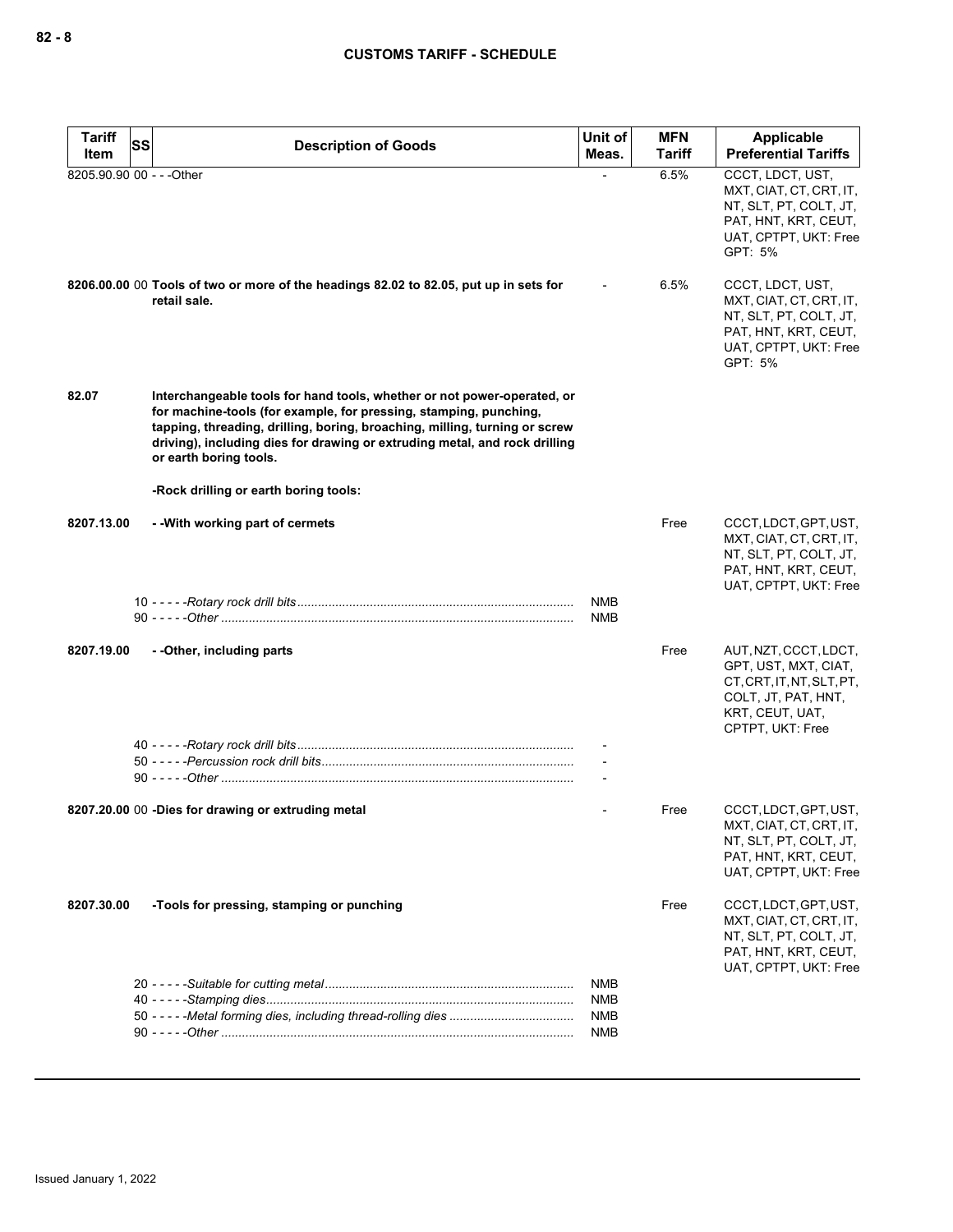| <b>Tariff</b><br><b>SS</b><br>Item | <b>Description of Goods</b>                                                                                                                                                                                                                             | Unit of<br>Meas.                                     | <b>MFN</b><br>Tariff | <b>Applicable</b><br><b>Preferential Tariffs</b>                                                                                                              |
|------------------------------------|---------------------------------------------------------------------------------------------------------------------------------------------------------------------------------------------------------------------------------------------------------|------------------------------------------------------|----------------------|---------------------------------------------------------------------------------------------------------------------------------------------------------------|
| 8207.40.00                         | -Tools for tapping or threading                                                                                                                                                                                                                         | <b>NMB</b><br><b>NMB</b>                             | Free                 | CCCT, LDCT, GPT, UST,<br>MXT, CIAT, CT, CRT, IT,<br>NT, SLT, PT, COLT, JT,<br>PAT, HNT, KRT, CEUT,<br>UAT, CPTPT, UKT: Free                                   |
| 8207.50.00                         | -Tools for drilling, other than for rock drilling                                                                                                                                                                                                       |                                                      | Free                 | AUT, NZT, CCCT, LDCT,<br>GPT, UST, MXT, CIAT,<br>CT, CRT, IT, NT, SLT, PT,<br>COLT, JT, PAT, HNT,<br>KRT, CEUT, UAT,<br>CPTPT, UKT: Free                      |
|                                    |                                                                                                                                                                                                                                                         | <b>NMB</b><br><b>NMB</b><br>$\overline{\phantom{a}}$ |                      |                                                                                                                                                               |
|                                    | 8207.60.00 00 -Tools for boring or broaching                                                                                                                                                                                                            | $\blacksquare$                                       | Free                 | CCCT, LDCT, GPT, UST,<br>MXT, CIAT, CT, CRT, IT,<br>NT, SLT, PT, COLT, JT,<br>PAT, HNT, KRT, CEUT,<br>UAT, CPTPT, UKT: Free                                   |
| 8207.70.00                         | -Tools for milling                                                                                                                                                                                                                                      |                                                      | Free                 | CCCT, LDCT, GPT, UST,<br>MXT, CIAT, CT, CRT, IT,<br>NT, SLT, PT, COLT, JT,<br>PAT, HNT, KRT, CEUT,<br>UAT, CPTPT, UKT: Free                                   |
|                                    | - - - - - Milling cutters:                                                                                                                                                                                                                              | <b>NMB</b><br><b>NMB</b><br>$\blacksquare$           |                      |                                                                                                                                                               |
|                                    | 8207.80.00 00 -Tools for turning                                                                                                                                                                                                                        | <b>NMB</b>                                           | Free                 | CCCT, LDCT, GPT, UST,<br>MXT, CIAT, CT, CRT, IT,<br>NT, SLT, PT, COLT, JT,<br>PAT, HNT, KRT, CEUT,<br>UAT, CPTPT, UKT: Free                                   |
| 8207.90                            | -Other interchangeable tools                                                                                                                                                                                                                            |                                                      |                      |                                                                                                                                                               |
|                                    | 8207.90.10 00 - - -Ball points, bushing bits, chisels, clay spades, front spades, drivers (for<br>pipes, pins and spikes) and star drills, for portable power tools;<br>Cutting tools, carbide tipped, for wood working;<br>Nozzles for vacuum cleaners | <b>NMB</b>                                           | 9%                   | CCCT, LDCT, UST,<br>MXT, CIAT, CT, CRT, IT,<br>NT, SLT, PT, COLT, JT,<br>PAT, HNT, KRT, CEUT,<br>UAT, CPTPT, UKT: Free<br>AUT: 2.5%<br>NZT: 2.5%<br>GPT: 2.5% |
| 8207.90.90 00 - - - Other          |                                                                                                                                                                                                                                                         |                                                      | Free                 | CCCT, LDCT, GPT, UST,<br>MXT, CIAT, CT, CRT, IT,<br>NT, SLT, PT, COLT, JT,<br>PAT, HNT, KRT, CEUT,<br>UAT, CPTPT, UKT: Free                                   |

Issued January 1, 2022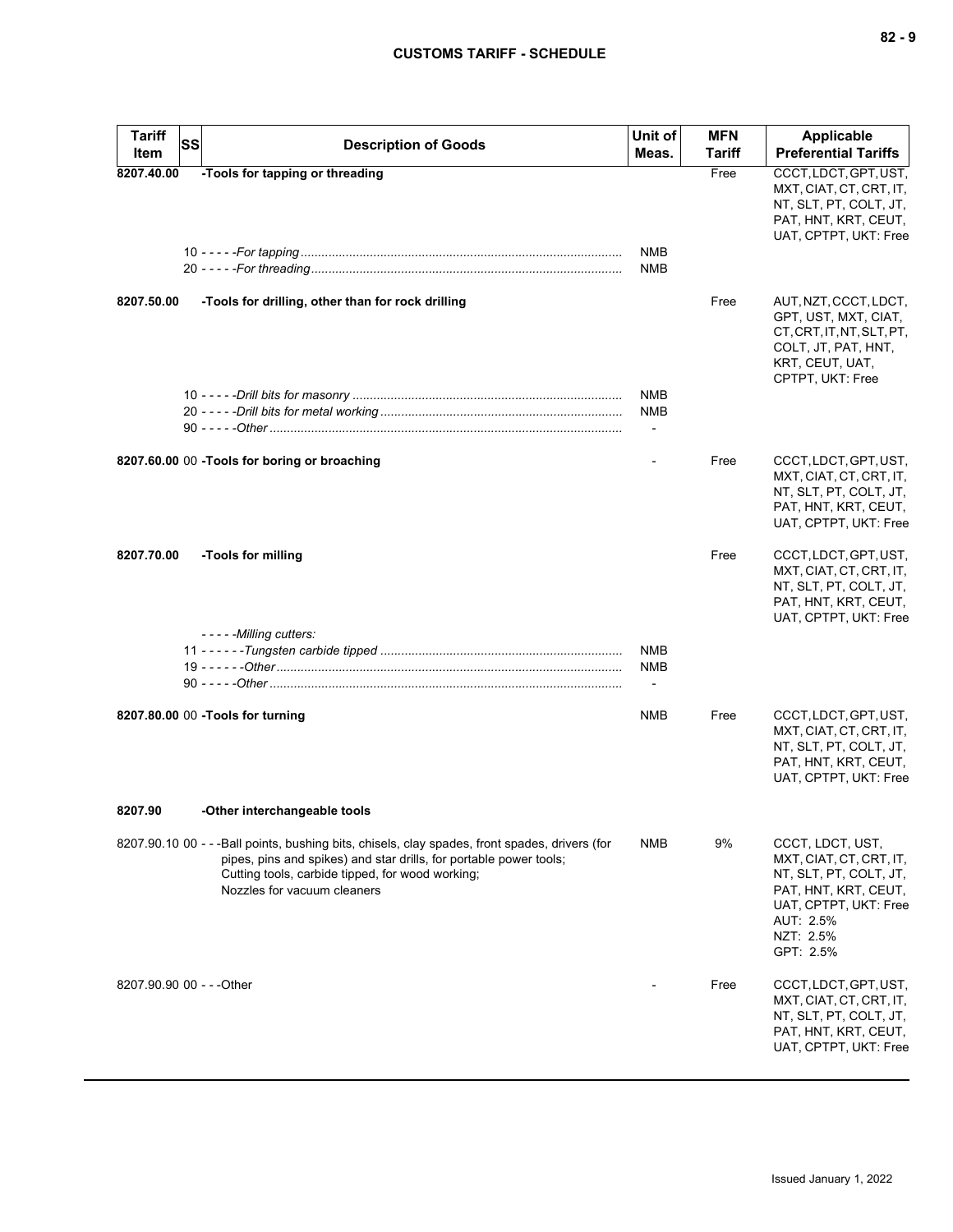| <b>Tariff</b><br>Item | <b>SS</b> | <b>Description of Goods</b>                                                                                                        | Unit of<br>Meas. | <b>MFN</b><br><b>Tariff</b> | <b>Applicable</b><br><b>Preferential Tariffs</b>                                                                                         |
|-----------------------|-----------|------------------------------------------------------------------------------------------------------------------------------------|------------------|-----------------------------|------------------------------------------------------------------------------------------------------------------------------------------|
| 82.08                 |           | Knives and cutting blades, for machines or for mechanical appliances.                                                              |                  |                             |                                                                                                                                          |
|                       |           | 8208.10.00 00 -For metal working                                                                                                   |                  | Free                        | CCCT, LDCT, GPT, UST,<br>MXT, CIAT, CT, CRT, IT,<br>NT, SLT, PT, COLT, JT,<br>PAT, HNT, KRT, CEUT,<br>UAT, CPTPT, UKT: Free              |
|                       |           | 8208.20.00 00 -For wood working                                                                                                    |                  | Free                        | CCCT, LDCT, GPT, UST,<br>MXT, CIAT, CT, CRT, IT,<br>NT, SLT, PT, COLT, JT,<br>PAT, HNT, KRT, CEUT,<br>UAT, CPTPT, UKT: Free              |
|                       |           | 8208.30.00 00 -For kitchen appliances or for machines used by the food industry                                                    |                  | Free                        | CCCT, LDCT, GPT, UST,<br>MXT, CIAT, CT, CRT, IT,<br>NT, SLT, PT, COLT, JT,<br>PAT, HNT, KRT, CEUT,<br>UAT, CPTPT, UKT: Free              |
| 8208.40.00            |           | -For agricultural, horticultural or forestry machines                                                                              |                  | Free                        | CCCT, LDCT, GPT, UST,<br>MXT, CIAT, CT, CRT, IT,<br>NT, SLT, PT, COLT, JT,<br>PAT, HNT, KRT, CEUT,<br>UAT, CPTPT, UKT: Free              |
|                       |           | 20 - - - - - For other agricultural or horticultural type machinery and parts thereof.                                             |                  |                             |                                                                                                                                          |
| 8208.90.00 00 -Other  |           |                                                                                                                                    |                  | Free                        | CCCT, LDCT, GPT, UST,<br>MXT, CIAT, CT, CRT, IT,<br>NT, SLT, PT, COLT, JT,<br>PAT, HNT, KRT, CEUT,<br>UAT, CPTPT, UKT: Free              |
| 8209.00.00            |           | Plates, sticks, tips and the like for tools, unmounted, of cermets.                                                                |                  | Free                        | CCCT, LDCT, GPT, UST,<br>MXT, CIAT, CT, CRT, IT,<br>NT, SLT, PT, COLT, JT,<br>PAT, HNT, KRT, CEUT,<br>UAT, CPTPT, UKT: Free              |
|                       |           |                                                                                                                                    | KGM<br>KGM       |                             |                                                                                                                                          |
| 8210.00               |           | Hand-operated mechanical appliances, weighing 10 kg or less, used in<br>the preparation, conditioning or serving of food or drink. |                  |                             |                                                                                                                                          |
|                       |           | 8210.00.10 00 - - - Grape crushers for domestic purposes                                                                           |                  | 6%                          | AUT, NZT, CCCT, LDCT,<br>GPT, UST, MXT, CIAT,<br>CT, CRT, IT, NT, SLT, PT,<br>COLT, JT, PAT, HNT,<br>KRT, CEUT, UAT,<br>CPTPT, UKT: Free |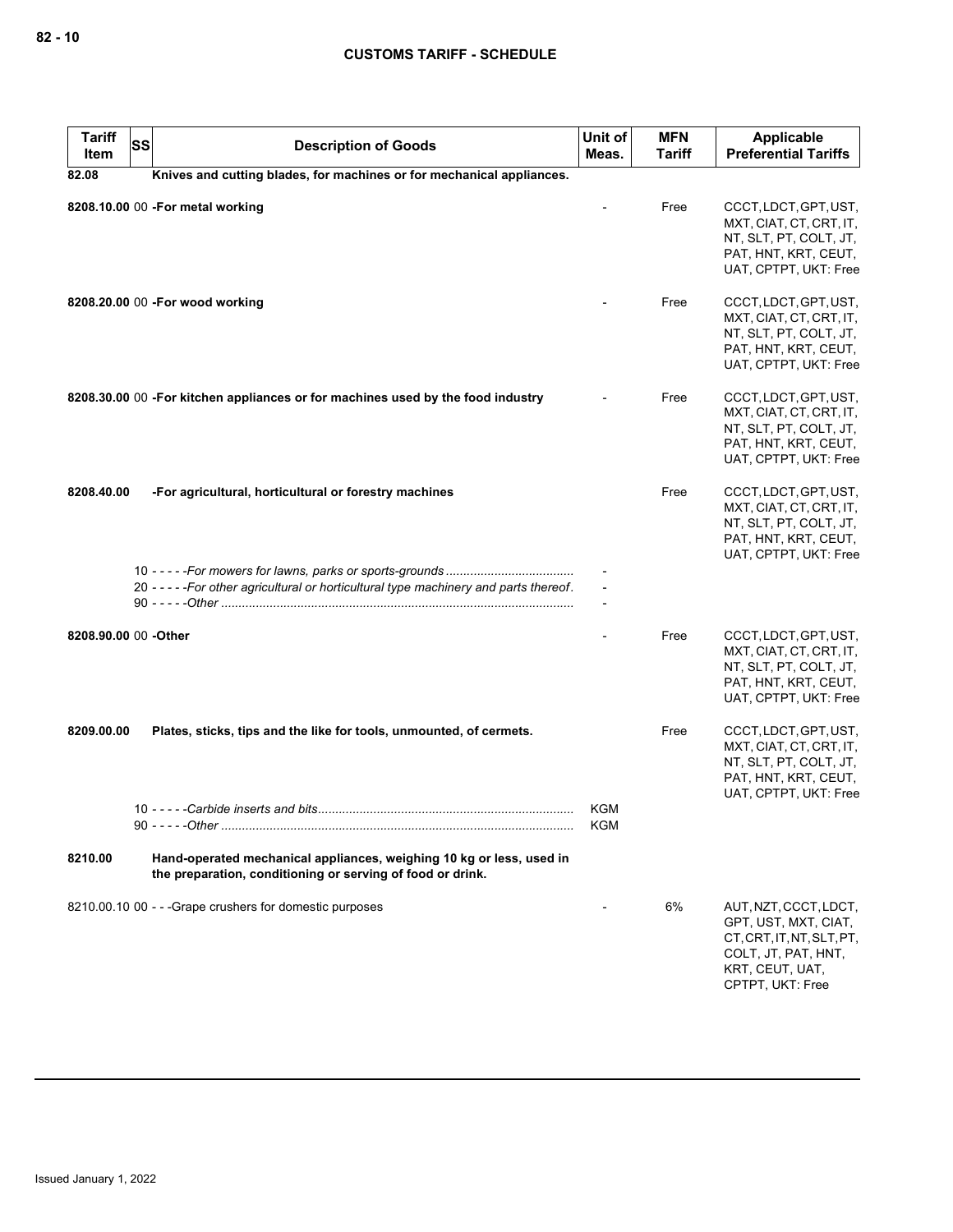| <b>Tariff</b>       | <b>SS</b><br><b>Description of Goods</b>                                                                                                                                                                                  | Unit of    | <b>MFN</b>    | <b>Applicable</b>                                                                                                                        |
|---------------------|---------------------------------------------------------------------------------------------------------------------------------------------------------------------------------------------------------------------------|------------|---------------|------------------------------------------------------------------------------------------------------------------------------------------|
| Item                |                                                                                                                                                                                                                           | Meas.      | <b>Tariff</b> | <b>Preferential Tariffs</b>                                                                                                              |
| 8210.00.90<br>82.11 | $- -$ Other<br>10 - - - - - Appliances which chop, cut, slice, mince or shred food<br>Knives with cutting blades, serrated or not (including pruning knives),<br>other than knives of heading 82.08, and blades therefor. |            | Free          | CCCT, LDCT, GPT, UST,<br>MXT, CIAT, CT, CRT, IT,<br>NT, SLT, PT, COLT, JT,<br>PAT, HNT, KRT, CEUT,<br>UAT, CPTPT, UKT: Free              |
| 8211.10             | -Sets of assorted articles                                                                                                                                                                                                |            |               |                                                                                                                                          |
|                     | 8211.10.10 00 - - - Table cutlery                                                                                                                                                                                         |            | 11%           | CCCT, LDCT, UST,<br>MXT, CIAT, CT, CRT, IT,<br>NT, SLT, PT, COLT, JT,<br>PAT, HNT, KRT, CEUT,<br>UAT, CPTPT, UKT: Free<br>GPT: 8%        |
|                     | 8211.10.90 00 - - - Other                                                                                                                                                                                                 |            | 7%            | AUT, NZT, CCCT, LDCT,<br>GPT, UST, MXT, CIAT,<br>CT, CRT, IT, NT, SLT, PT,<br>COLT, JT, PAT, HNT,<br>KRT, CEUT, UAT,<br>CPTPT, UKT: Free |
|                     | -Other:                                                                                                                                                                                                                   |            |               |                                                                                                                                          |
| 8211.91             | --Table knives having fixed blades                                                                                                                                                                                        |            |               |                                                                                                                                          |
|                     | 8211.91.10 00 - - - Carving knives                                                                                                                                                                                        |            | 7%            | CCCT, LDCT, GPT, UST,<br>MXT, CIAT, CT, CRT, IT,<br>NT, SLT, PT, COLT, JT,<br>PAT, HNT, KRT, CEUT,<br>UAT, CPTPT, UKT: Free              |
|                     | 8211.91.90 00 - - - Other                                                                                                                                                                                                 |            | 11%           | CCCT, LDCT, UST,<br>MXT, CIAT, CT, CRT, IT,<br>NT, SLT, PT, COLT, JT,<br>PAT, HNT, KRT, CEUT,<br>UAT, CPTPT, UKT: Free<br>GPT: 8%        |
|                     | 8211.92.00 00 - - Other knives having fixed blades                                                                                                                                                                        |            | 7%            | AUT, NZT, CCCT, LDCT,<br>GPT, UST, MXT, CIAT,<br>CT, CRT, IT, NT, SLT, PT,<br>COLT, JT, PAT, HNT,<br>KRT, CEUT, UAT,<br>CPTPT, UKT: Free |
|                     | 8211.93.00 00 - - Knives having other than fixed blades                                                                                                                                                                   | <b>NMB</b> | 5%            | CCCT, LDCT, GPT, UST,<br>MXT, CIAT, CT, CRT, IT,<br>NT, SLT, PT, COLT, JT,<br>PAT, HNT, KRT, CEUT,<br>UAT, CPTPT, UKT: Free              |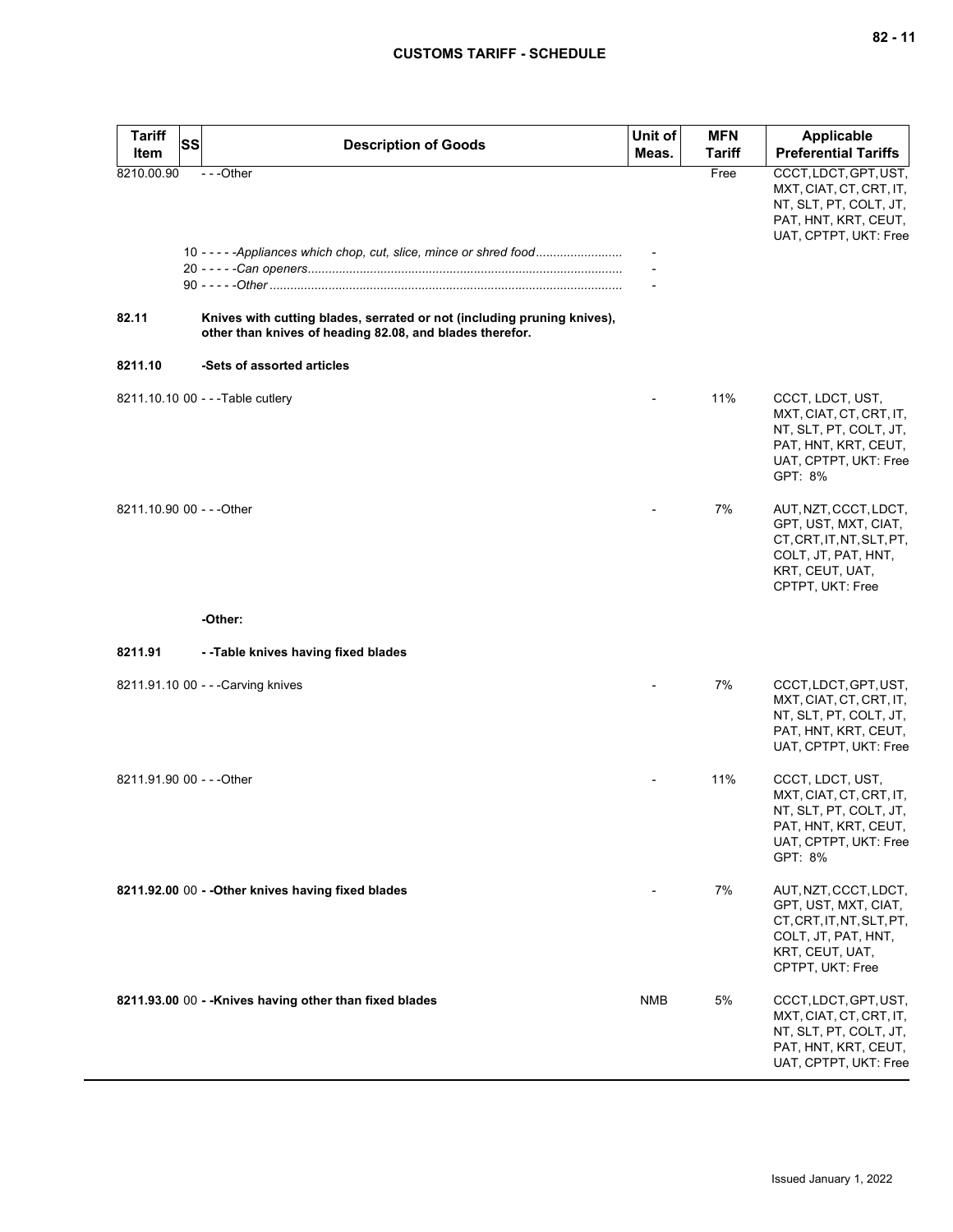| <b>Tariff</b><br>ltem     | <b>SS</b> | <b>Description of Goods</b>                                                                                                                                                                                                                                                                                                                                            | Unit of<br>Meas. | <b>MFN</b><br>Tariff | Applicable<br><b>Preferential Tariffs</b>                                                                                                |
|---------------------------|-----------|------------------------------------------------------------------------------------------------------------------------------------------------------------------------------------------------------------------------------------------------------------------------------------------------------------------------------------------------------------------------|------------------|----------------------|------------------------------------------------------------------------------------------------------------------------------------------|
| 8211.94                   |           | --Blades                                                                                                                                                                                                                                                                                                                                                               |                  |                      |                                                                                                                                          |
|                           |           | 8211.94.10 00 - - - Blanks, of stainless steel, to specification AISI 430 or AISI 300 series, of a<br>thickness of 1.78 mm or more, not further manufactured than stamped to<br>shape, for use in the manufacture of flatware;<br>Forged, including blanks of stainless steel, not further manufactured than<br>wet ground, for use in the manufacture of table knives | <b>NMB</b>       | Free                 | CCCT, LDCT, GPT, UST,<br>MXT, CIAT, CT, CRT, IT,<br>NT, SLT, PT, COLT, JT,<br>PAT, HNT, KRT, CEUT,<br>UAT, CPTPT, UKT: Free              |
| 8211.94.90 00 - - - Other |           |                                                                                                                                                                                                                                                                                                                                                                        | <b>NMB</b>       | 3.5%                 | CCCT, LDCT, GPT, UST,<br>MXT, CIAT, CT, CRT, IT,<br>NT, SLT, PT, COLT, JT,<br>PAT, HNT, KRT, CEUT,<br>UAT, CPTPT, UKT: Free              |
| 8211.95                   |           | --Handles of base metal                                                                                                                                                                                                                                                                                                                                                |                  |                      |                                                                                                                                          |
|                           |           | ---Of table knives having fixed blades:                                                                                                                                                                                                                                                                                                                                |                  |                      |                                                                                                                                          |
|                           |           | 8211.95.11 00 - - - - Of carving knives                                                                                                                                                                                                                                                                                                                                |                  | 7%                   | CCCT, LDCT, GPT, UST,<br>MXT, CIAT, CT, CRT, IT,<br>NT, SLT, PT, COLT, JT,<br>PAT, HNT, KRT, CEUT,<br>UAT, CPTPT, UKT: Free              |
|                           |           | 8211.95.12 00 - - - - Hollow stainless steel handles, further manufactured than welded, of<br>table knives other than carving knives                                                                                                                                                                                                                                   |                  | 10%                  | CCCT, LDCT, GPT, UST,<br>MXT, CIAT, CT, CRT, IT,<br>NT, SLT, PT, COLT, JT,<br>PAT, HNT, KRT, CEUT,<br>UAT, CPTPT, UKT: Free              |
|                           |           | 8211.95.13 00 - - - - Hollow stainless steel knife handles, not further manufactured than<br>welded, for use in the manufacture of table knives                                                                                                                                                                                                                        |                  | Free                 | CCCT, LDCT, GPT, UST,<br>MXT, CIAT, CT, CRT, IT,<br>NT, SLT, PT, COLT, JT,<br>PAT, HNT, KRT, CEUT,<br>UAT, CPTPT, UKT: Free              |
|                           |           | 8211.95.19 00 - - - - Other                                                                                                                                                                                                                                                                                                                                            |                  | 11%                  | CCCT, LDCT, UST,<br>MXT, CIAT, CT, CRT, IT,<br>NT, SLT, PT, COLT, JT,<br>PAT, HNT, KRT, CEUT,<br>UAT, CPTPT, UKT: Free<br>GPT: 8%        |
|                           |           | 8211.95.20 00 - - - Of other knives having fixed blades                                                                                                                                                                                                                                                                                                                |                  | 7%                   | AUT, NZT, CCCT, LDCT,<br>GPT, UST, MXT, CIAT,<br>CT, CRT, IT, NT, SLT, PT,<br>COLT, JT, PAT, HNT,<br>KRT, CEUT, UAT,<br>CPTPT, UKT: Free |
|                           |           | 8211.95.30 00 - - - Of knives having other than fixed blades                                                                                                                                                                                                                                                                                                           | NMB              | 5%                   | CCCT, LDCT, GPT, UST,<br>MXT, CIAT, CT, CRT, IT,<br>NT, SLT, PT, COLT, JT,<br>PAT, HNT, KRT, CEUT,<br>UAT, CPTPT, UKT: Free              |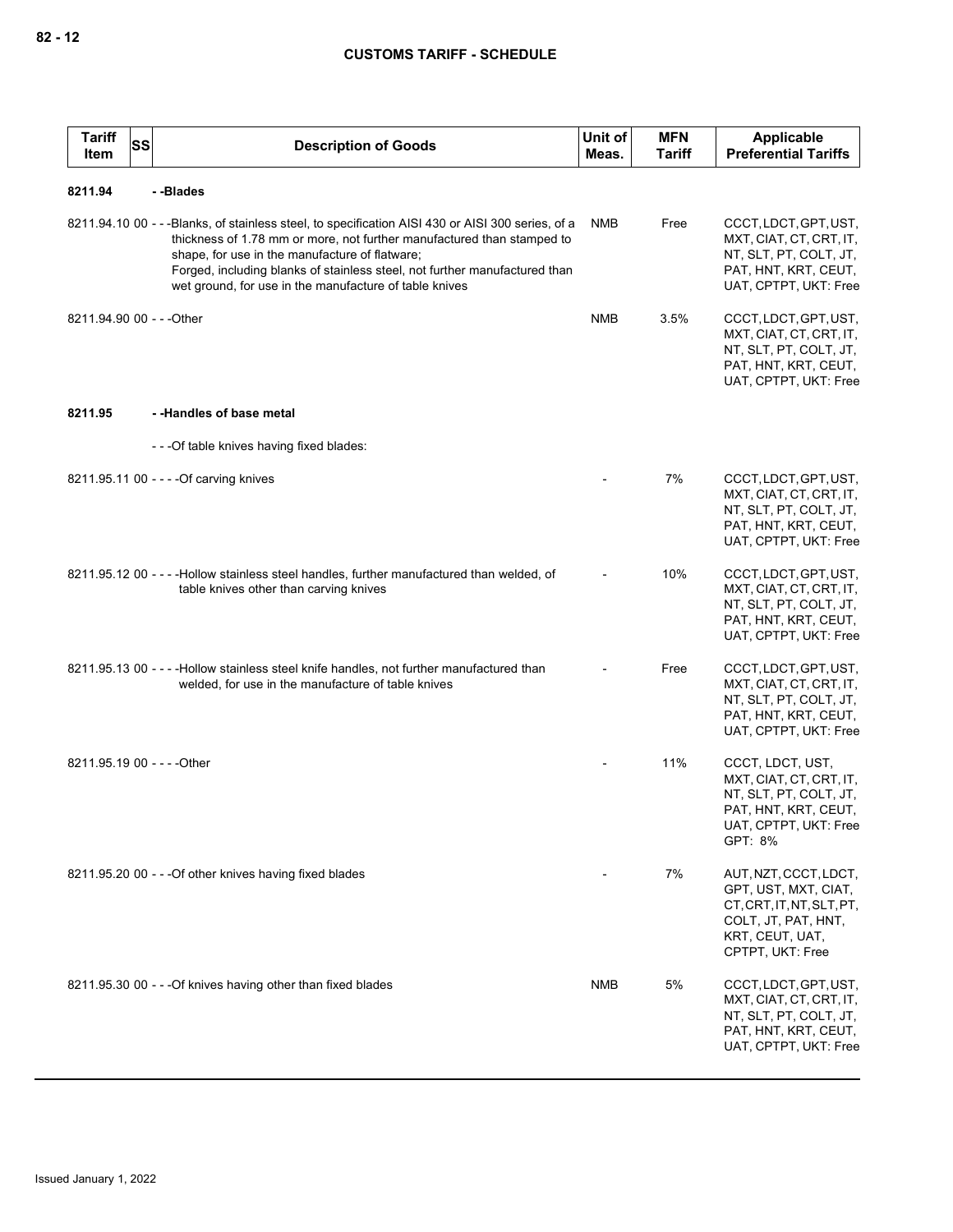# **CUSTOMS TARIFF - SCHEDULE**

| <b>Tariff</b><br><b>SS</b><br>Item | <b>Description of Goods</b>                                                                                                                                                                               | Unit of<br>Meas. | <b>MFN</b><br>Tariff | <b>Applicable</b><br><b>Preferential Tariffs</b>                                                                                         |
|------------------------------------|-----------------------------------------------------------------------------------------------------------------------------------------------------------------------------------------------------------|------------------|----------------------|------------------------------------------------------------------------------------------------------------------------------------------|
| 82.12                              | Razors and razor blades (including razor blade blanks in strips).                                                                                                                                         |                  |                      |                                                                                                                                          |
| 8212.10.00 00 -Razors              |                                                                                                                                                                                                           | <b>NMB</b>       | 6.5%                 | CCCT, LDCT, GPT, UST,<br>MXT, CIAT, CT, CRT, IT,<br>NT, SLT, PT, COLT, JT,<br>PAT, HNT, KRT, CEUT,<br>UAT, CPTPT, UKT: Free              |
|                                    | 8212.20.00 00 -Safety razor blades, including razor blade blanks in strips                                                                                                                                | <b>NMB</b>       | 6%                   | CCCT, LDCT, GPT, UST,<br>MXT, CIAT, CT, CRT, IT,<br>NT, SLT, PT, COLT, JT,<br>PAT, HNT, KRT, CEUT,<br>UAT, CPTPT, UKT: Free              |
|                                    | 8212.90.00 00 - Other parts                                                                                                                                                                               | <b>NMB</b>       | Free                 | CCCT, LDCT, GPT, UST,<br>MXT, CIAT, CT, CRT, IT,<br>NT, SLT, PT, COLT, JT,<br>PAT, HNT, KRT, CEUT,<br>UAT, CPTPT, UKT: Free              |
| 8213.00                            | Scissors, tailors' shears and similar shears, and blades therefor.                                                                                                                                        |                  |                      |                                                                                                                                          |
|                                    | 8213.00.10 00 - - - Scissors and shears                                                                                                                                                                   | <b>NMB</b>       | 11%                  | AUT, NZT, CCCT, LDCT,<br>GPT, UST, MXT, CIAT,<br>CT, CRT, IT, NT, SLT, PT,<br>COLT, JT, PAT, HNT,<br>KRT, CEUT, UAT,<br>CPTPT, UKT: Free |
| 8213.00.20 00 - - - Blanks         |                                                                                                                                                                                                           | <b>NMB</b>       | 3.5%                 | AUT, NZT, CCCT, LDCT,<br>GPT, UST, MXT, CIAT,<br>CT, CRT, IT, NT, SLT, PT,<br>COLT, JT, PAT, HNT,<br>KRT, CEUT, UAT,<br>CPTPT, UKT: Free |
| 8213.00.30 00 - - - Blades         |                                                                                                                                                                                                           | <b>NMB</b>       | 6.5%                 | CCCT, LDCT, GPT, UST,<br>MXT, CIAT, CT, CRT, IT,<br>NT, SLT, PT, COLT, JT,<br>PAT, HNT, KRT, CEUT,<br>UAT, CPTPT, UKT: Free              |
| 82.14                              | Other articles of cutlery (for example, hair clippers, butchers' or kitchen<br>cleavers, choppers and mincing knives, paper knives); manicure or<br>pedicure sets and instruments (including nail files). |                  |                      |                                                                                                                                          |
|                                    | 8214.10.00 00 -Paper knives, letter openers, erasing knives, pencil sharpeners and<br>blades therefor                                                                                                     |                  | 6.5%                 | CCCT, LDCT, UST,<br>MXT, CIAT, CT, CRT, IT,<br>NT, SLT, PT, COLT, JT,<br>PAT, HNT, KRT, CEUT,<br>UAT, CPTPT, UKT: Free<br>GPT: 5%        |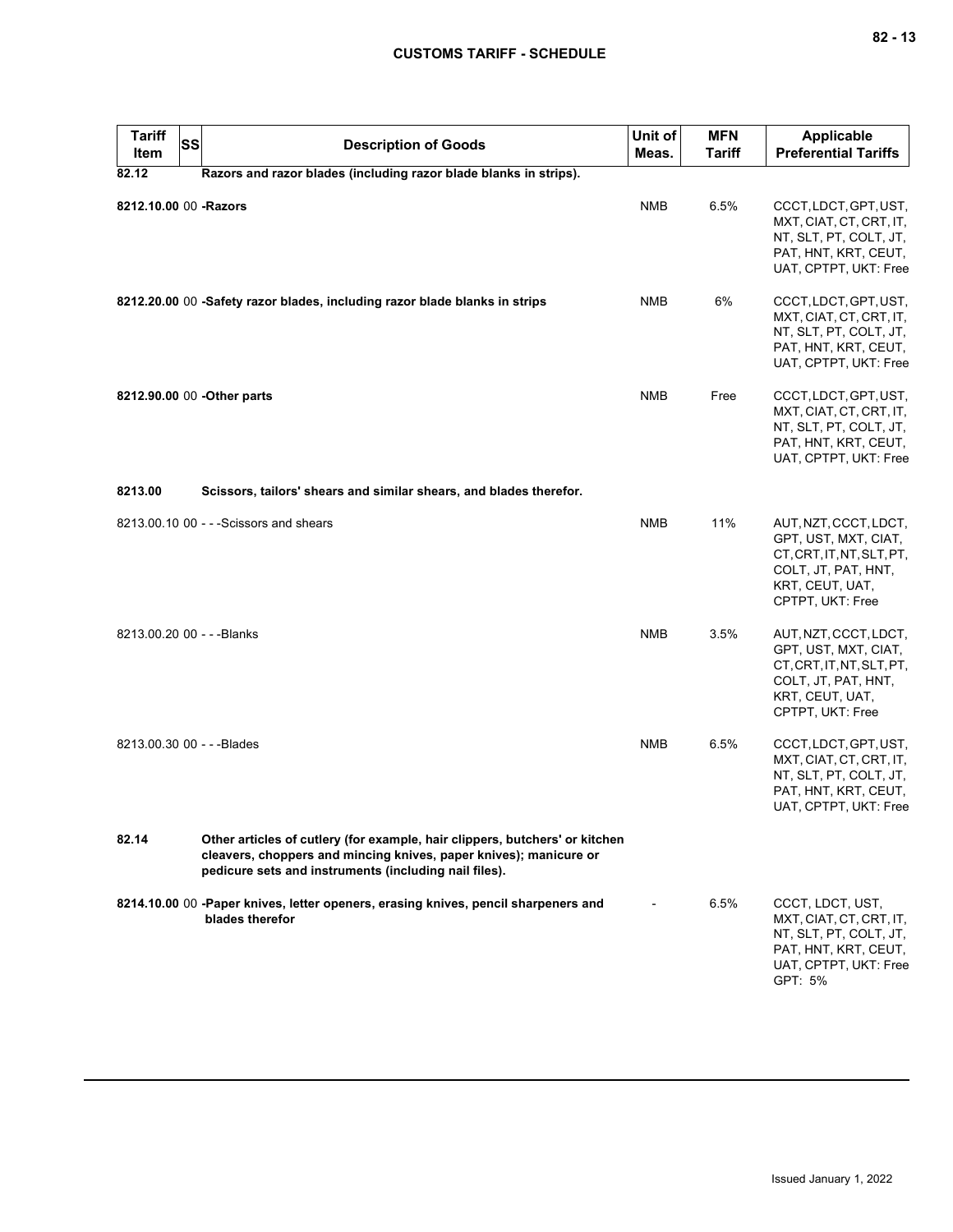| <b>Tariff</b><br><b>SS</b><br>Item | <b>Description of Goods</b>                                                                                                  | Unit of<br>Meas. | <b>MFN</b><br><b>Tariff</b> | <b>Applicable</b><br><b>Preferential Tariffs</b>                                                                                                            |
|------------------------------------|------------------------------------------------------------------------------------------------------------------------------|------------------|-----------------------------|-------------------------------------------------------------------------------------------------------------------------------------------------------------|
|                                    | 8214.20.00 00 -Manicure or pedicure sets and instruments (including nail files)                                              |                  | 6.5%                        | CCCT, LDCT, UST,<br>MXT, CIAT, CT, CRT, IT,<br>NT, SLT, PT, COLT, JT,<br>PAT, HNT, KRT, CEUT,<br>UAT, CPTPT, UKT: Free<br>GPT: 5%                           |
| 8214.90                            | -Other                                                                                                                       |                  |                             |                                                                                                                                                             |
|                                    | 8214.90.10 00 - - - Clippers for animals, for use on the farm                                                                |                  | Free                        | CCCT, LDCT, GPT, UST,<br>MXT, CIAT, CT, CRT, IT,<br>NT, SLT, PT, COLT, JT,<br>PAT, HNT, KRT, CEUT,<br>UAT, CPTPT, UKT: Free                                 |
| 8214.90.90 00 - - - Other          |                                                                                                                              |                  | 7%                          | CCCT, LDCT, UST,<br>MXT, CIAT, CT, CRT, IT,<br>NT, SLT, PT, COLT, JT,<br>PAT, HNT, KRT, CEUT,<br>UAT, CPTPT, UKT: Free<br>AUT: 2.5%<br>NZT: 2.5%<br>GPT: 5% |
| 82.15                              | Spoons, forks, ladles, skimmers, cake-servers, fish-knives, butter-<br>knives, sugar tongs and similar kitchen or tableware. |                  |                             |                                                                                                                                                             |
| 8215.10                            | -Sets of assorted articles containing at least one article plated with<br>precious metal                                     |                  |                             |                                                                                                                                                             |
|                                    | 8215.10.10 00 - - - Containing spoons, knives and forks, of a kind used at the table                                         |                  | 11%                         | CCCT, LDCT, UST,<br>MXT, CIAT, CT, CRT, IT,<br>NT, SLT, PT, COLT, JT,<br>PAT, HNT, KRT, CEUT,<br>UAT, CPTPT, UKT: Free<br>GPT: 8%                           |
| 8215.10.90 00 - - - Other          |                                                                                                                              |                  | 7%                          | CCCT, LDCT, UST,<br>MXT, CIAT, CT, CRT, IT,<br>NT, SLT, PT, COLT, JT,<br>PAT, HNT, KRT, CEUT,<br>UAT, CPTPT, UKT: Free<br>GPT: 5%                           |
| 8215.20                            | -Other sets of assorted articles                                                                                             |                  |                             |                                                                                                                                                             |
|                                    | 8215.20.10 00 - - - Containing spoons, knives and forks, of a kind used at the table                                         |                  | 11%                         | CCCT, LDCT, UST,<br>MXT, CIAT, CT, CRT, IT,<br>NT, SLT, PT, COLT, JT,<br>PAT, HNT, KRT, CEUT,<br>UAT, CPTPT, UKT: Free<br>AUT: 8.5%<br>NZT: 8.5%<br>GPT: 8% |